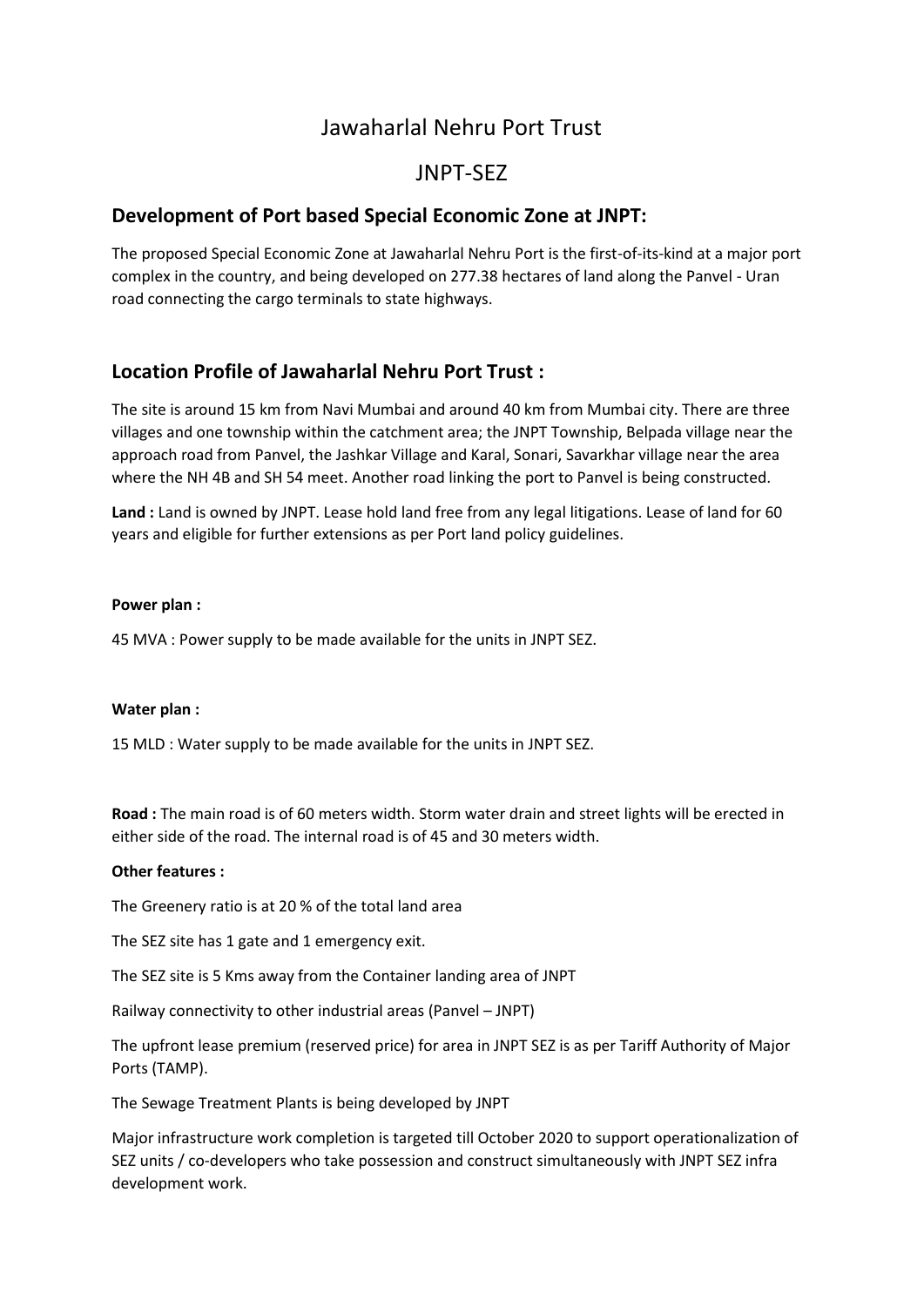### **Key Merits of JNPT SEZ**

## **1. No risks :**

- a. JNPT SEZ is setup in freehold land of 277.38 Ha and formal approval for the same is obtained from MoC, GoI.
- b. Environment clearances secured from GoI

## **2. No execution risks :**

- a. EPC work in progress for SEZ basic infrastructure implementation, Separate project management consultant to ensure completion timelines
- b. JNPT SEZ is awarded special planning authority (SPA) status by GoM. Dedicated JNPT SEZ team for planning & execution
- c. JNPT SEZ is declared electricity distribution licensee by MERC, GoM

# **3. Location advantage :**

- a. Low last mile costs 5 km from port
- b. Easy availability of talent pool & lifestyle part greater Mumbai

## **4. Connectivity** :

- a. Western node for golden quadrilateral (road) and dedicated freight corridor (rail)
- b. 50 km from international airport and 15 km from proposed new Navi Mumbai airport
- c. State highway and national highway connectivity 6-8 lane roads
- d. 5 kms from the proposed trans harbor link of Sewari Nhava road network

### **5. Established industrial ecosystem**

- a. Maharashtra is the most industrialized Indian state
- b. Pune, Mumbai, Thane and Nasik region has multiple manufacturing clusters
- **6. SEZ incentives** : Duty exemptions, tax exemptions, First time stamp duty & registration charges, zero GST and FDI norm exemptions. Single window clearance for all the matters in co ordination with Development Commissioner (MoC, GoI) of JNPT SEZ

# **7. Allotment of land** :

- a. Land allotment is done using transparent e-tender cum auction process
- b. Reserve price for the land is derived as per order of Tariff authority of major Ports (TAMP) in transparent manner
- c. Till date, 3 phases of e-tender cum auction process for allotment of  $\sim$  80 acres of land in different plot sizes to 21 investors is completed
- d. JNPT SEZ is reaching out to various investors to provide Expression of Interest (EOI) to keep stock of the demand of the land plots so as to prepare tender of plots with different plot sizes to ensure participation of multiple investors in the e-tender process.